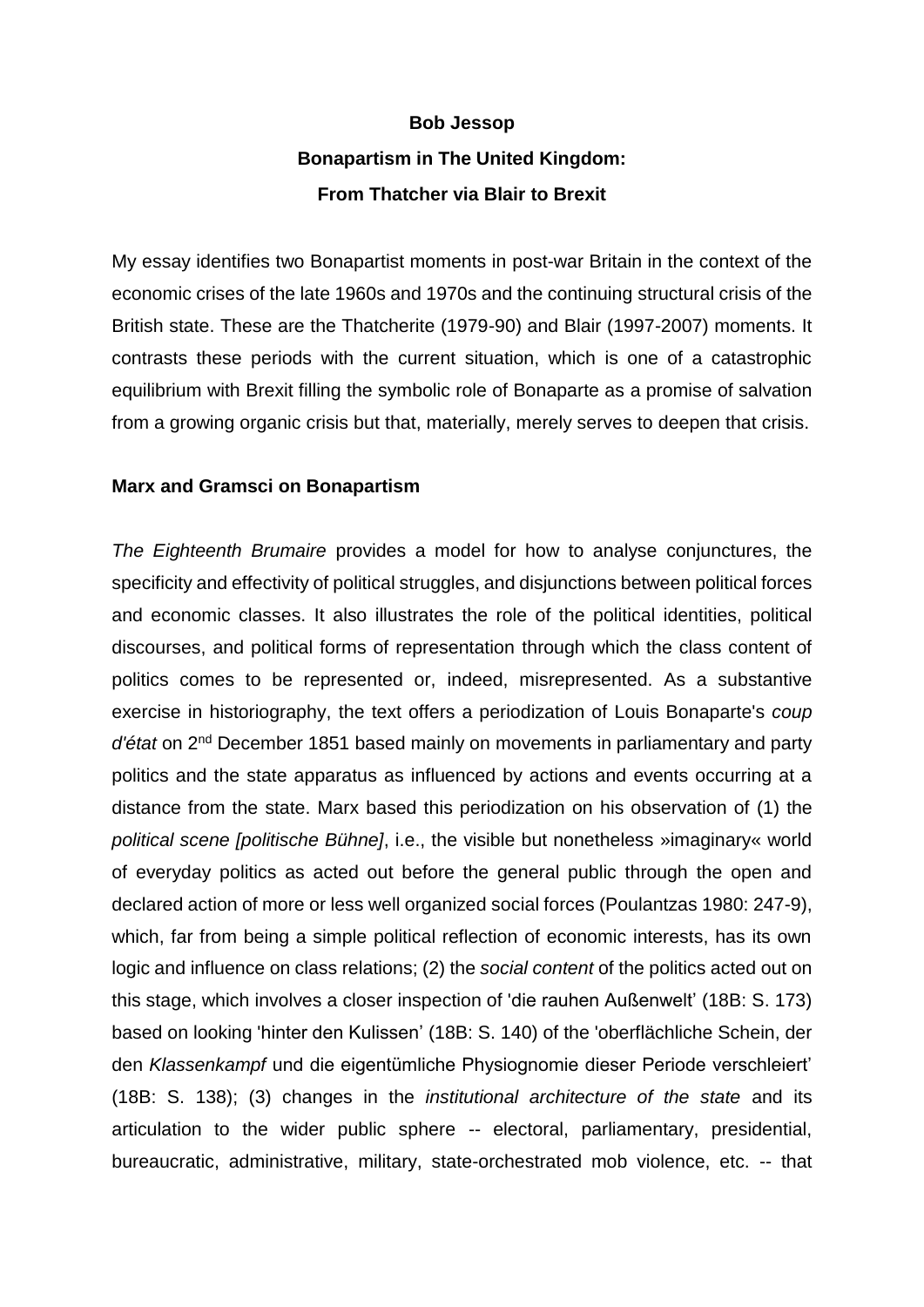directly condition struggles on the political stage, shaping particular strategies and tactics in wars of position and/or manoeuvre, including efforts to modify the state itself, and (4) the interconnected movements of the *local, national, and international economy* over different time scales insofar as these provide the social or material conditions of political struggles and shape the horizons of political struggle. These four closely interwoven theoretical objects guided a double periodization – of the transformation of the state and the evolution of the political scene. Marx divided the latter into three *Hauptperioden* in the Bonapartist regime, their sub-periods (or phases), and their links with successive steps in political class struggle (18B: S. 120). He discussed these issues in terms of their immediate conjunctural significance, the primary institutional site in and around which the political drama unfolds, and, as far as it was already publicly known, or Marx deemed it knowable, its future significance.

Gramsci drew on the spirit rather than letter of *Der Achtzehnte Brumaire* to develop a more flexible analysis of exceptional regimes that was adapted to the entry of the popular masses into politics after the 1870s and the development of the *stato allargato* (erweiterter Staat) in the 1920s and 1930s (Cospito 2016: 211-16; Buci-Glucksmann 1981: Kapitel 14; Jessop 2007). His *Gefängnishefte* elaborated increasingly refined analyses of specific historical situations based on careful reading of the conjuncture, shifting balance of forces, and offensive and defensive steps in class struggle. He conceived the state 'as a continuous process of formation and superseding of unstable equilibria (on the juridical plane) between the interests of the fundamental group and those of the subordinate groups' (Q13§17, S. 1584). He also emphasized the importance of taking error into account as well as the 'fact that many political acts are due to internal necessities of an organizational character; in other words, they are tied to the need to give coherence to a party, a group, or a society' (Q7, §24, S. 872). Like Marx, he stressed the scope for disjunctures between the economic structure and events on the political scene and rejected the temptation to explain political developments in terms of direct causal links to economic developments.

#### **Historical Context and Conjunctural Shifts that Shaped Bonapartist Moments**

The broad economic context domestically for the two distinct Bonapartist moments separated by phases of normalization, namely, Thatcherism and New Labour, was a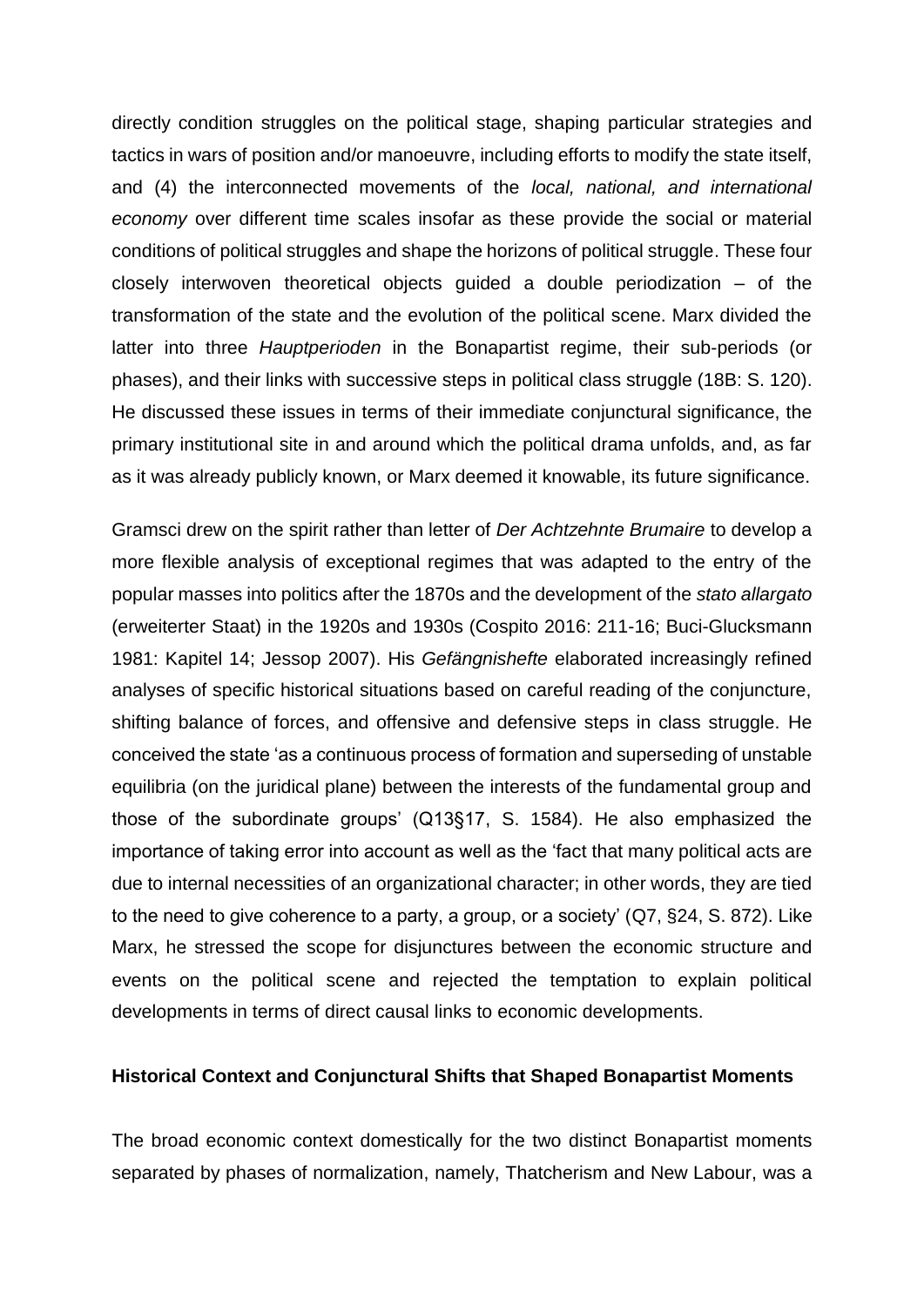protracted crisis of Britain's flawed post-war Fordist economy and its insertion into the circuits of Atlantic Fordism and the world market. This crisis intensified from the mid-1960s onwards. Politically it was associated with crises in the state form and state strategies. Growth in other post-war capitalist economies had been secured in dirigiste regimes, corporatist regimes, and liberal regimes (vgl. Shonfield 1968). The British state lacked the capacities to engage in statist intervention, effective corporatist coordination, or a consistently rigorous laissez-faire line. Its interventions therefore oscillated uneasily among the three strategies that all failed in their own ways in different conjunctures (Jessop, Bonnett, Bromley, and Ling 1988). This structural and strategic crisis fuelled an organic crisis of the wider social formation. It also provided the context for the rise of Thatcherism as a neoliberal and neoconservative project with an authoritarian populist appeal and authoritarian statist tendencies.

# **The Periodization of Thatcherism**

Thatcherism refers to '[t]he development and specificity of the emergent strategic line pursued by Thatcher and her various circles of political and ideological supporters' (Jessop et al., 1988: 8). Developing a strategic line involves selecting and ordering objectives; deciding on a pattern and sequence of actions deemed appropriate to attaining them; monitoring performance and progress; and adjusting tactics and objectives as the conjuncture changes. It does not imply logical consistency taken out of time and place, let alone an absence of political miscalculation. The Iron Lady was the charismatic figurehead who promoted a break with the post-war 'one-nation' conservatism that supported the Keynesian welfare national state, with its commitment to jobs for all and social democracy. But she did not break fundamentally with the power bloc or its social bases of support, notably those in southern England. On the contrary, the 'point of no return' in the rise of Thatcherism coincided with a conjunctural *rassemblement* of the power bloc as different social forces sought different routes out of an economic stalemate and organic crisis of British society. This is reminiscent of the remarks of Marx and Gramsci on Bonapartist moments:

Alle Klassen und Parteien hatten sich während der Junitage zur *Partei der Ordnung* vereint gegenüber der proletarischen Klasse, als der *Partei der Anarchie,* des Sozialismus, des Kommunismus. Sie hatten die Gesellschaft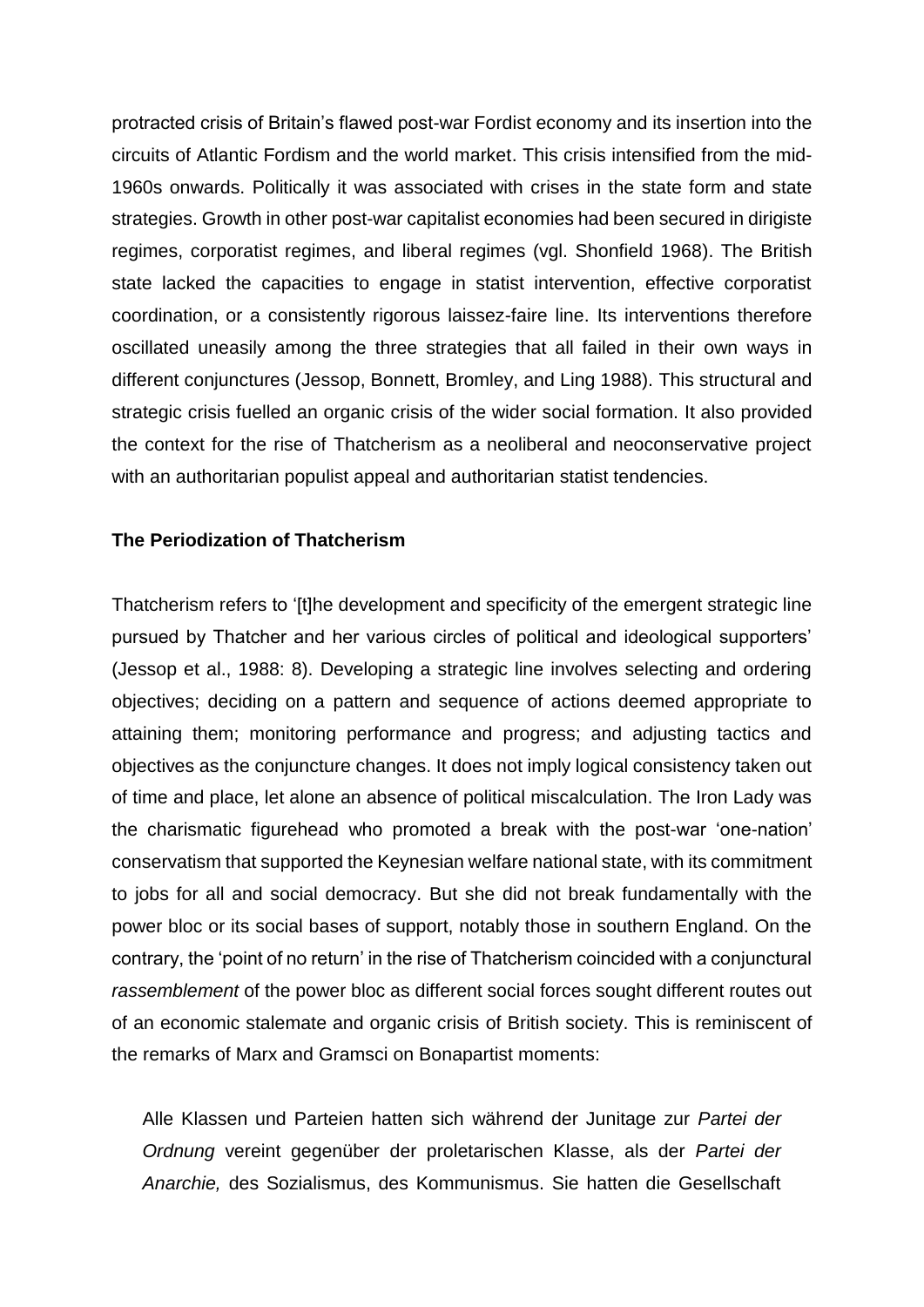"gerettet" gegen *"die Feinde der Gesellschaft".* Sie hatten die Stichworte der alten Gesellschaft, *"Eigentum, Familie, Religion, Ordnung",* als Parole unter ihr Heer ausgeteilt (Marx: 18B: S. 123)

The passage of the troops of many different parties under the banner of a single party, which better represents and resumes the needs of the entire class, is an organic and normal phenomenon, even if its rhythm is very swift indeed almost like lightning in comparison with periods of calm. It represents the fusion of an entire social class under a single leadership, which alone is held to be capable of solving an overriding problem of its existence and of fending off a mortal danger [Q13 §23, S. 1604).

In short, Mrs Thatcher's Conservative party mobilized a new cross-class alliance against those identified with the post-war social democratic settlement and its alleged failures. In particular, it attacked the enemy within – organized labour. We might describe her Stichworte as *"*Eigentum, Familie, Marktwirtschaft, »Law and Order«".

While Margaret Thatcher was no Napoleon I or Winston Churchill; was she a Louis Bonaparte? She was the first woman to become prime minister in Britain; had a domineering personality; adopted a 'conviction politics' approach to campaigning, and party leadership, won an unprecedented three successive election victories; and exploited more fully than most the powers available to the premier in Britain's unique form of unwritten 'elected dictatorship' in a highly mediatised age.

Following Marx's approach to periodization we can distinguish several periods of the neoliberal regime shift that was introduced by Mrs Thatcher and survives to the present. For the moment, let mention: (1) the pre-history of Thatcherism up to the 'point of no return'; (2) an initial period of consolidation when the institutional framework and compromises associated with Britain's post-war settlement were *rolled back* in the name of the free economy and strong state; (3) a consolidated period when the neoliberal policy approach was *rolled forward*, in a more radical, confident manner relying on Mrs Thatcher's personal [Bonapartist] qualities and the potential for elected dictatorship inscribed in Britain's flexible, unwritten Constitution; (4) a period of '*blowback'* when negative economic, social, and political trends began to accumulate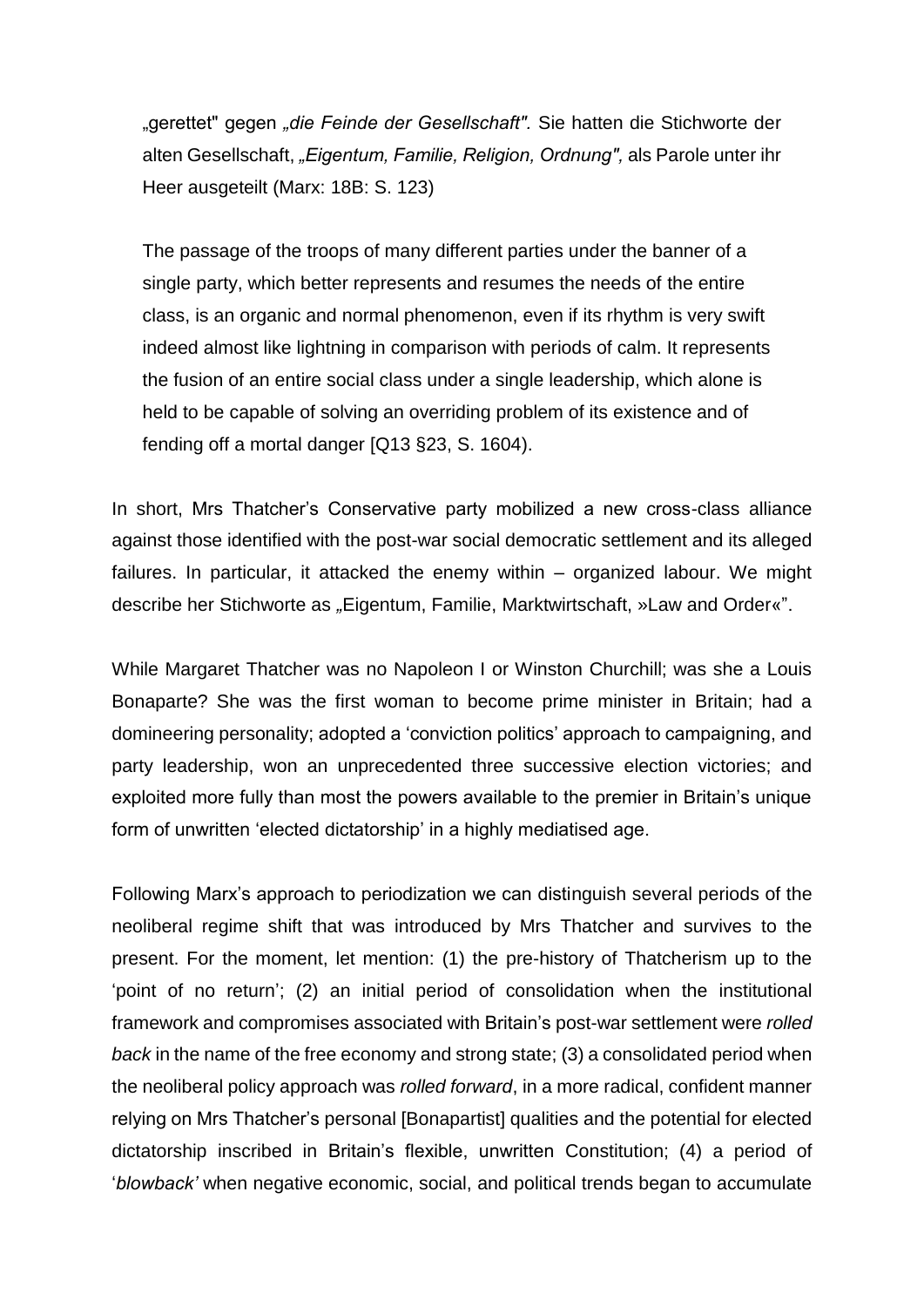and resistance mounted to the roll-forward phase – these led to an internal party coup against Mrs Thatcher, triggered by domestic failures (notably the "Poll Tax") and divisions over Europe. A fifth period followed under the "steadying hand" of the new and remarkably uncharismatic Conservative Premier, John Major. This provided relative political stabilization and normalized the neo-liberal legacies of the third and fourth periods. I discuss further periods in later sections.

The party coup against Margaret Thatcher's leadership of the Conservative Party ended the domineering approach of the 'Iron Lady' and a conviction politics that had begun to overlook the need for managing parliament, press, and people. It did not end the social bases of support for the Thatcherite project or reverse its legacies. Support initially stemmed from Margaret Thatcher's ability to express hitherto unvoiced petty bourgeois discontent with the post-war settlement and exploit disillusion with the Labour government, the unions, and visible economic decline. Moreover, from Thatcher's first days in opposition almost to her final days in Downing Street, the press was overwhelmingly supportive. However, *pace* Stuart Hall et al. (1978), the authoritarian populist appeal of Mrs Thatcher and her Thatcherite colleagues and media supporters was less important to the long-run resilience of Thatcherism than its ability to consolidate institutional power through control of a centralized state and to engage in a war of position with a view to modifying the structural balance of power in state-economy-society relations. While measures to promote popular capitalism were part of the authoritarian populist moment of Thatcherism, there was also an authoritarian statist moment that strengthened the state and initiated draconian reductions in civil liberties. These are typical Bonapartist features.

Moreover, the neoliberal policies pursued by the Thatcher government and its successors reinforced de-industrialization and, where core industries survived, contributed to their splitting up among rival foreign capitals. Without the economic, political, and social bases for a concerted national economic strategy, Britain's economic fortunes came to depend heavily on the vagaries of finance-dominated accumulation and the wider world market and a low-skill, low-tech, low-wage, and even zero-hour service sector associated with a neoliberal race to the bottom. Neoliberal policies and public investment decisions (including the regional allocation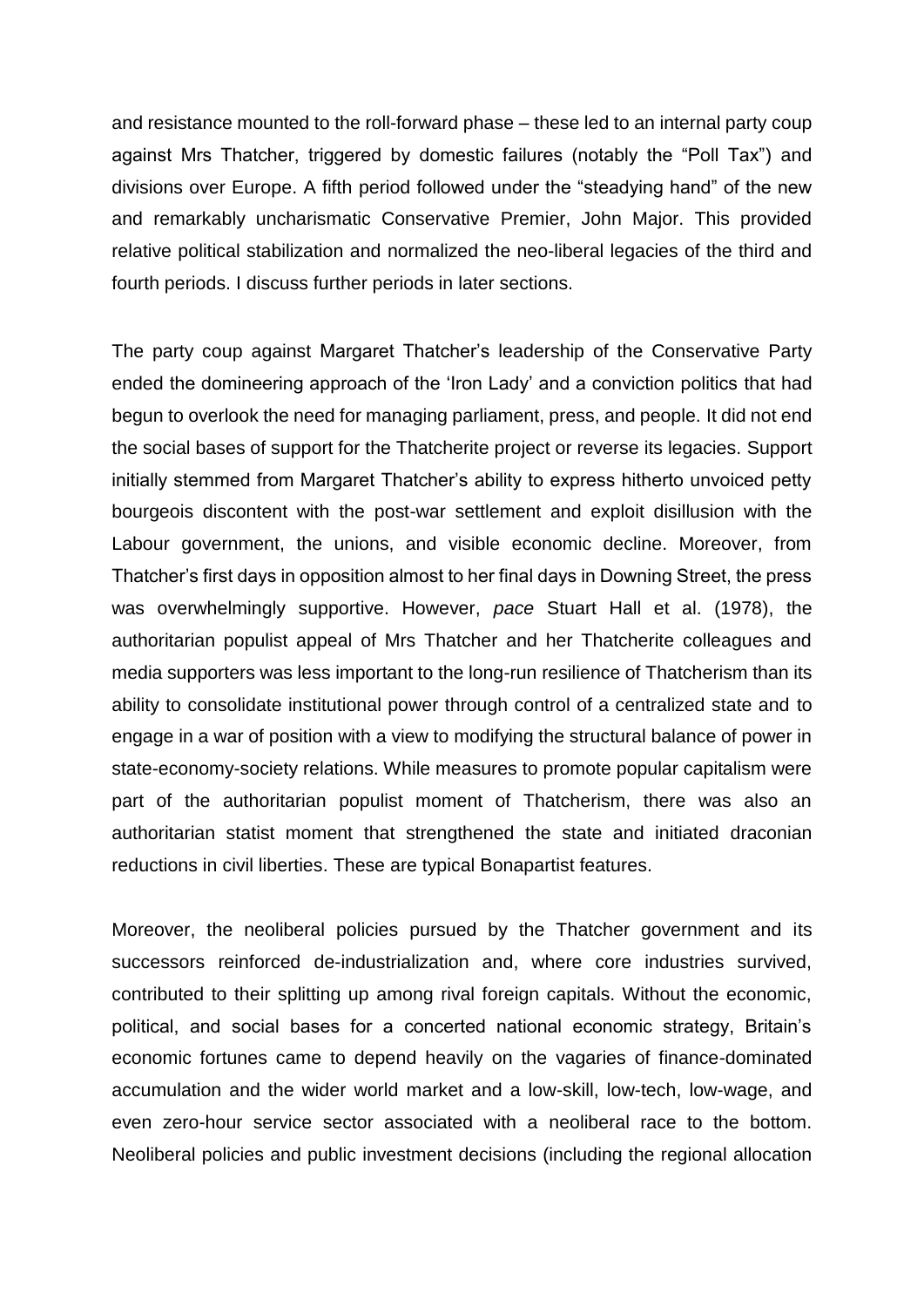of infrastructure projects) also intensified uneven development to the benefit of London and the rest of the South-East.

#### **Tony Blair and the 'New Labour' Project**

Tony Blair's New Labour initiative was a weak version of Margaret Thatcher's Bonapartism. But it would be misleading to equate him with Louis Bonaparte and the Iron Lady with Napoleon Bonaparte. In each case, their coups were not *military* but *party*-*political*. And they were both intended to reorder the state and its relation to the market economy and civil society along neoliberal lines. Thus New Labour marked a sixth period of authoritarian neoliberalism. The fifth period had normalized neoliberalism and secured relative political stability – although membership of the European Union still seriously divided the Conservative Party. However, resistance to neoliberalism was growing and its economic and political failures and damage to social cohesion were becoming ever more evident. Rather than providing an innovative 'third way' between neoliberalism and socialism, however, Blair's historic mission was quite different. As Marx noted, it is important to distinguish the '"so-called" people's party' from a real people's party (18B: 55). For, in historical conflicts, one must 'distinguish between the fine words and aspirations of the parties and their real organisation and their real interests, their image from their reality' (18B: 56). Just as Louis Bonaparte had discovered the limits to the *Herrschaft der Prätorianer* and needed to rebuild the links between state and bourgeois civil society, Blair recognized the need to retreat from radical neoliberalism and rebuild the links between the authoritarian neoliberalism state and bourgeois civil society. This reflected the kind of conjuncture described by Gramsci as 'a static equilibrium' in which neither the conservatives nor the progressives have the strength for victory – the progressive forces lack maturity and even the conservative group needs a master (Q13, §23\*, S. 1604). Tony Blair was that master. He demobilized progressive forces and provided the missing leadership for conservative forces.

What distinguished New Labour's approach from earlier periods was the political and social necessity in this static equilibrium to provide 'Third Way' flanking and supporting measures to keep the neo-liberal show on the road. This practical necessity was not confined to Britain but was part of the continuing reinvention of neoliberalism. But the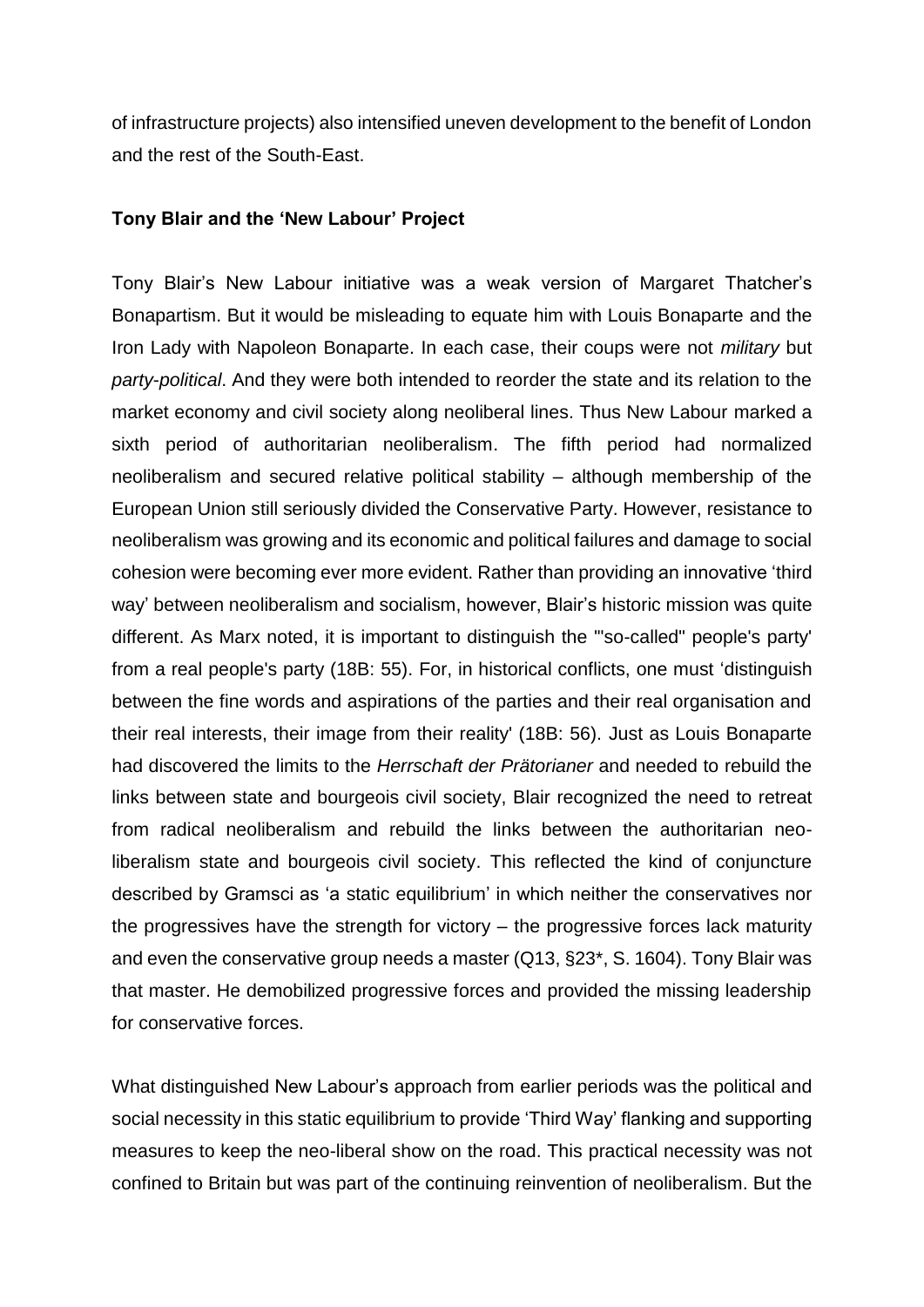Third Way had a distinctive British inflection because of the distinctive legacies of Labour politics, the growing North-South divided, and the importance of Labour's northern heartlands to its electoral success even as New Labour grew more metropolitan. The main break with the broader strategic line of Thatcherism concerned its hegemonic vision more than its state project. Tony Blair and Gordon Brown (his Chancellor of the Exchequer and, later, his successor as PM), supported a more 'one nation' social imaginary over the Thatcherite 'two nations' approach. But this 'nation' would not be re-unified under the protection of the Keynesian welfare national state. Instead social cohesion would be secured mainly through labour market attachment (i.e., workfare, not welfare) and the regeneration of marginalized communities. In addition, individual, family, and child poverty would be alleviated mainly through a series of 'stealthy' (rather than proudly proclaimed) and targeted measures to redirect welfare spending within otherwise rigid fisco-financial parameters. This conformed with, rather than challenging, the profit-oriented, market-mediated logic of neoliberalism. In short, New Labour administered the legacies of Thatcherism as so many economically or politically irreversible *faits accomplis*. Thus, their pathologies continued to accumulate beneath the political surface and representational and political crises continued to develop – met with increasing centralization of power within the Labour Government, Parliamentary Party, and its national organs. In addition, New Labour policies reinforced previous trends towards financialization and finance-dominated accumulation.

The bell tolled for New Labour when the North Atlantic Financial Crisis erupted in 2007- 2008. The measures it took to bail out the financial sector transformed a financial crisis into a fiscal crisis marked by rising public sector deficits that were ruthlessly exploited by the Conservative Party, the City of London, and right-wing press to discredit New Labour's hard-won reputation for economic competence. It also provided the excuse to move beyond the politics of austerity towards a 'state of enduring austerity'. This conjuncture was another threat to the rule of capital *and* another an opportunity to renew the neoliberal project. Responding to this *Vielfachkrise*, there was another *rassemblement* of economic and political forces to defend neoliberalism and roll it forward again – a phase in class struggle that can be called radical Thatcherism redux. The General Election in 2010 led to a coalition government comprising a large Conservative majority and support from the Liberal Democrats. This used the crisis as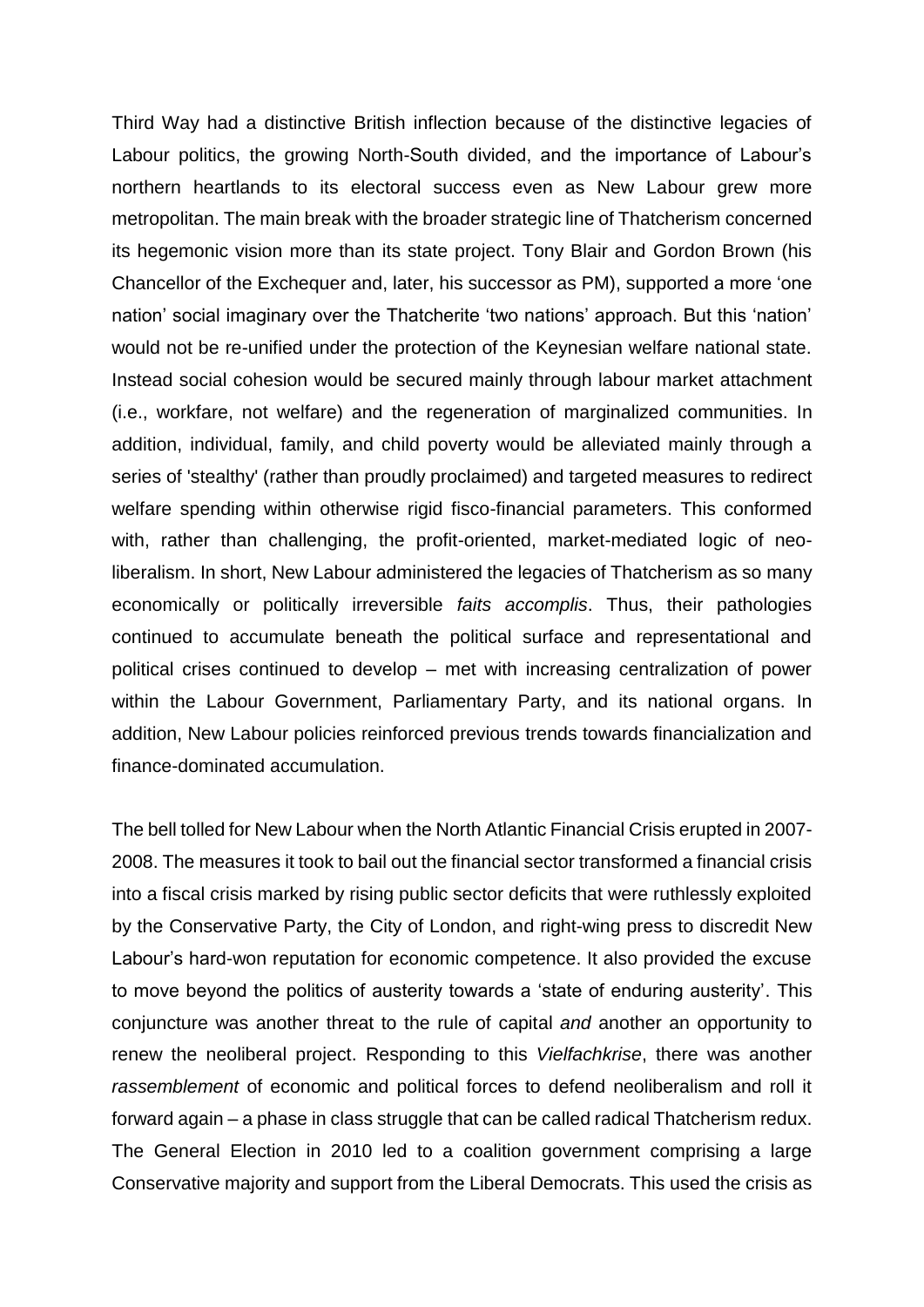an opportunity to make further inroads into what remained of the institutions that embodied the post-war settlement. This politics of austerity was more and more translated into the consolidation of an enduring austerity state and the growing polarization and precarization of the population. This was the economic and political background for the historic Brexit referendum.

# **Brexit as a Symbolic Bonaparte**

There is a key difference between the conjuncture that enabled the rise of Thatcherism and the conjuncture in which the Brexit vote occurred. The organic crisis of post-war Fordism created the rassemblement of the establishment around a Louis Bonapartist Thatcher. Her regime could then exploit the potential for an elected dictatorship backed by plebiscitary elections that won key sections of the middle and working classes with the vehement support of the press (for a good recent analysis of the resulting class offensive, see Gallas, 2016). In contrast, the Brexit conjuncture reflected a long-running split in the establishment around Europe, increasing hostility to finance capital, a growing crisis of authority for political elites, a legitimacy crisis of the state, a worsening representational crisis in the party system, and an organic crisis in the wider society. Specifically, we can note:

1) Entry into and continued membership of the EU have proved a neuralgic point in British politics from the 1950s onward. The European question has divided people nostalgic for empire, nationalists, Atlanticists, Europeanists, and globalists in different ways at different times. Many of those involved in these debates relied on ill-informed nostalgia for a British imperial past and 'weltgeschichtlichen Rückerinnerungen' and took 'ihre Poesie … aus der Vergangenheit' (18B: S. 117).

2) The loss of respect for the ruling classes (e.g. for corruption, cronyism, sleaze) and a loss in confidence among the ruling classes, enabled the disgruntled masses to enter politics as an autonomous (but fragmented) force, moving from passivity to making radical demands for change that were countered by populist appeals.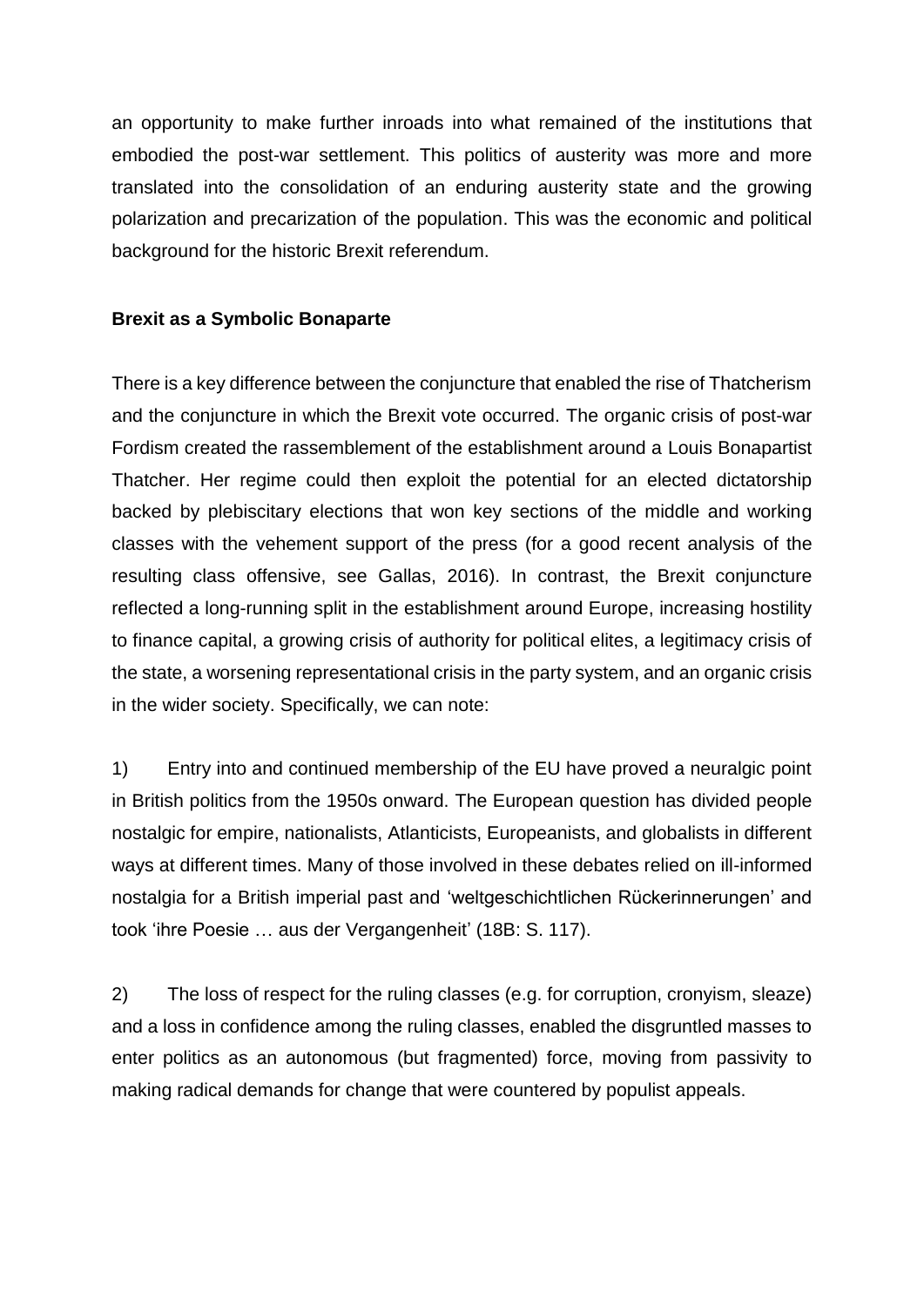3) A legitimacy crisis as successive neoliberal projects failed to deliver nationwide prosperity and, in addition, created conditions for the fisco-financial crisis and austerity when the North Atlantic Financial Crisis erupted.

4) A growing disconnection between the natural governing parties in Westminster, their members and their voters. This representational crisis was reflected in support for Scottish Nationalism and the United Kingdom Independence Party (UKIP).

5) A wider organic crisis in the social order, reflected in contestation over 'British values', disputed national and regional identities, north-south and other regional divides, the metropolitan orientation of intellectual strata, and generational splits.

6) An economic and financial crisis in the European Union, notably in the Eurozone, an intensifying democratic deficit in its political institutions, the hegemony of Germany in Northern Europe and its domination over Southern Europe, the economic migration and refugee crises, and, beyond Europe, the shift of the global centre of economic gravity to East Asia. These crisis-tendencies reinforced the view that British sovereignty and the United Kingdom's freedom to trade globally was being sacrificed to European political institutions.

Like Louis Bonaparte, Brexit was a floating signifier. Marx argued in *Die Klassenkämpfe in Frankreich, 1848 bis 1850*: »der einfältigste Mann Frankreichs die vielfältigste Bedeutung erhielt. Eben weil er nichts war, konnte er alles bedeuten, nur nicht sich selbst. So verschieden indessen der Sinn des Namens Napoleon im Munde der verschiedenen Klassen sein mochte, jede schrieb mit diesem Namen auf ihr Bulletin: Nieder mit der Partei des "National", nieder mit Cavaignac, nieder mit der Konstituante, nieder mit der Bourgeoisrepublik« (MEW 7, S 45). In other words, different forces could project their own hopes and fears onto Bonaparte; he in turn skilfully manipulated and exploited this polyvalence to advance his own interests. The same is true of Brexit. Leaving the European Union was the "simplest" solution to Britain's problems and acquired the most varied meanings. Moreover, like the pure republican factor in the French parliament, which had no firm foundations in the social relations of production, but was »eine Koterie« of heterogeneous individuals and social categories, unified above all by »*französischen Nationalismus …* Haß gegen die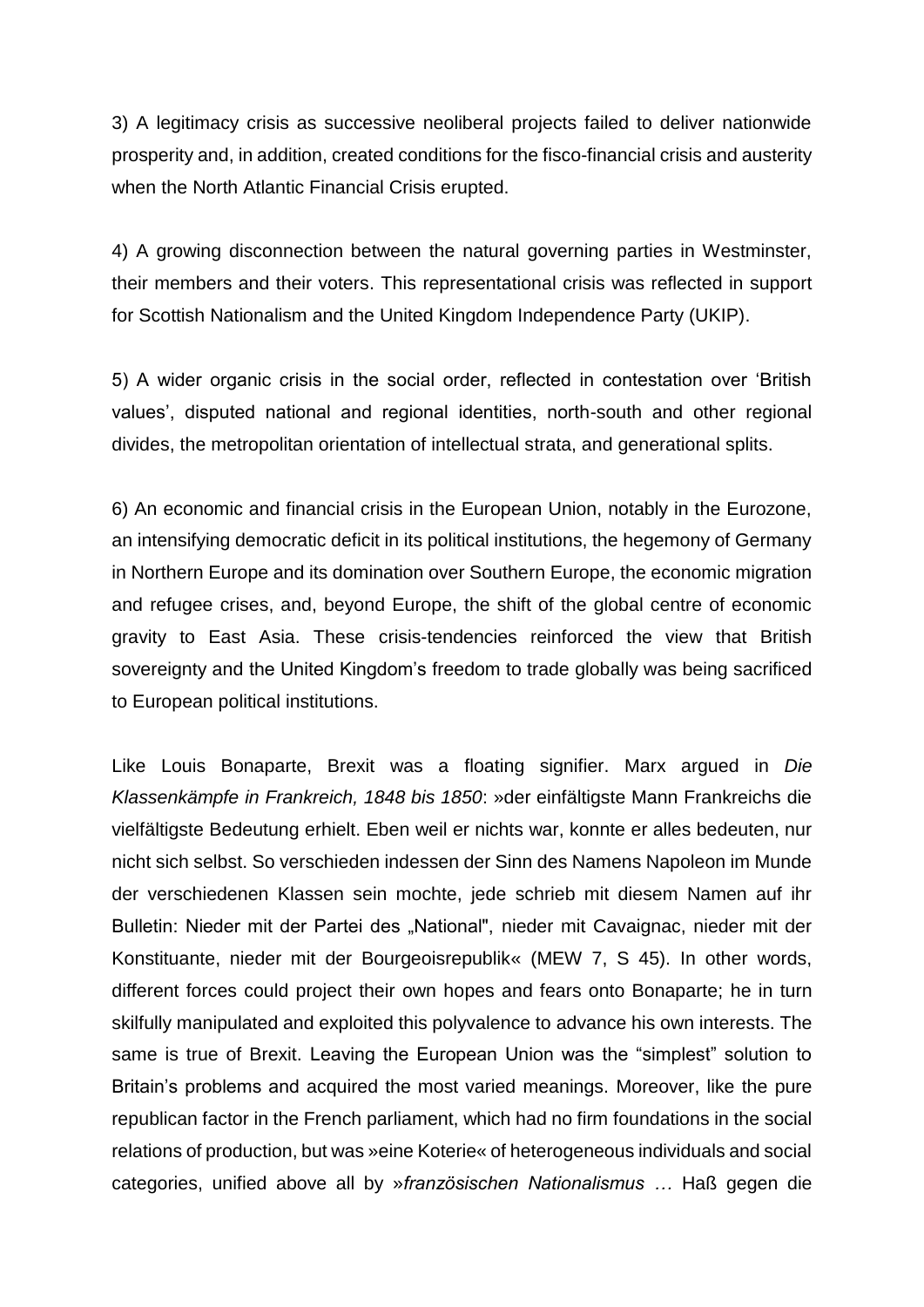Wiener Verträge und gegen die Allianz mit England« (18B: S. 124). In the case of the Brexiteers, there is a similar coterie of 'Tory backwoodsmen' (reactionary representatives from rural counties), little Englanders (isolationists), free traders, independent entrepreneurs, press barons, and others, unified by their hatred against the European treaties and the power of Germany.

These and other factors led David Cameron, the Conservative Party leader and Prime Minister, into errors of judgement in an attempt to defuse internal party dissent and undermine popular support for UKIP, exposing his party (and the country) to 'an uncertain future by demagogic promises' (Q13§23: 1603). This was a symptom of the political paralysis born of parliamentary cretinism and the fetishism of a misinformed, misguided plebiscite. »Der *parlamentarische Kretinismus,* der die Angesteckten in eine eingebildete Welt festbannt und ihnen allen Sinn, alle Erinnerung, alles Verständnis für die rauhe Außenwelt raubt, dieser parlamentarische Kretinismus gehörte dazu, wenn sie, die alle Bedingungen der parlamentarischen Macht mit eignen Händen zerstört hatten und in ihrem Kampfe mit den andern Klassen zerstören mußten, ihre parlamentarischen Siege noch für Siege hielten und den Präsidenten zu treffen glaubten, indem sie auf seine Minister schlugen (18B: S. 173)

Cameron did not expect to have to fulfil his promises — initially because he did not anticipate winning a parliamentary majority (with the result that the Liberal Democrats would have vetoed the referendum). Thus the clear Conservative victory in the 2015 general election was the immediate context for the tragi-comedy of errors played out in the referendum and thereafter. Even then, Cameron thought he could persuade voters to confirm British membership of the European Union through the same tactics as used in the referendum on Scottish independence: campaigning on a politics of fear. The problem with this tactic was that the power bloc had lost control over public opinion, the hinge between political and civil society, regarding the European Union. This reflected decades-long hostility from what became a vehemently and highly focused pro-Brexit press. This accounted for 82% of hard copy and on-line newspaper readers and it would normally support the Conservative party in elections even when positioning itself to the right at other times. This vehemence remains. Another key factor in swinging public opinion in these uncertain times was the alliance of those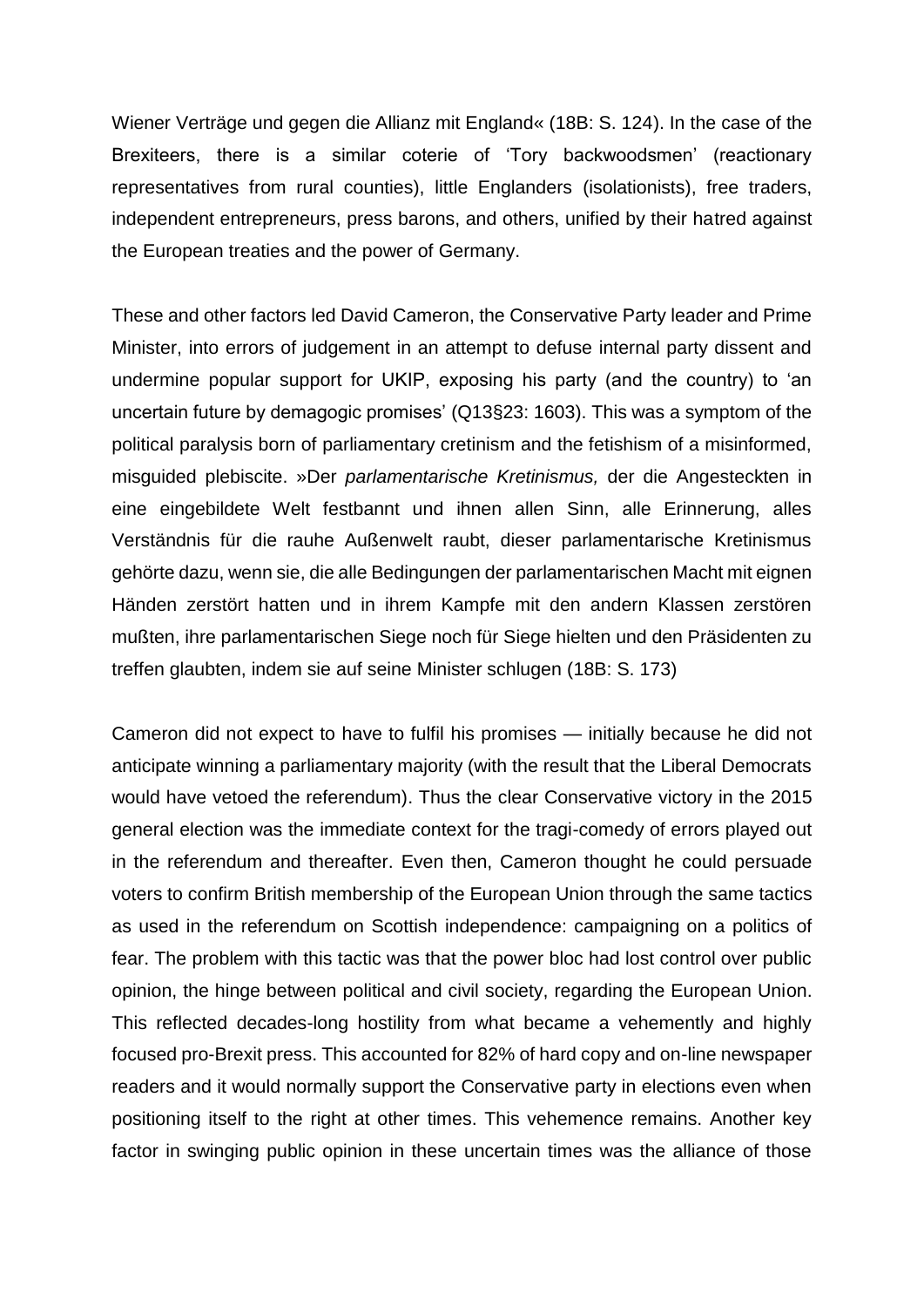'charismatic men of destiny', Nigel Farage (populist leader of UKIP) and Boris Johnson (the high-profile Conservative Mayor of London) (cf. Q13§23: 1603).

An interesting aspect of this Bonapartism without a Bonaparte is that Brexit has acquired its own erroneous and erratic momentum even under – or perhaps because of – the weak and fragile leadership of Mrs Theresa May. Cameron called the referendum for internal party reasons, lost it (he was a Remainer), and promptly resigned; Boris Johnson, the charismatic figurehead crucial to the Brexit victory, who had vacillated about which side to support to further his political ambitions, failed to replace him as Prime Minister (although he remains a key force pushing for a 'hard Brexit" or, even, a "No Deal Brexit", which would require Britain to trade on WTO terms); Nigel Farage declared that his mission had been accomplished and resigned as leader of UKIP (but still waits in the wings of the political scene); and Theresa May (who backed remain) is now a prisoner of the Brexiteers in her own party and the pro-Brexit press, growing visibly weaker by the day [at the time of writing, mid-November 2017]. The floating signifier has acquired a supernatural political force even as Brexiteers and Remainers fight over how to translate it into a material reality. This supernatural political force is grounded in a fetishized view of the Brexit referendum as a democratic decision of the electorate that must be respected, regardless of the narrow victory in a badly framed and misinformed vote and regardless of the constitutional norm that the Crown-in-Parliament and not the electorate is the locus of sovereignty. In addition, Article 50 of the Lisbon Treaty allows for a request to leave the European Union to be withdrawn or for the negotiation period to be extended. Like Mussolini, whom Gramsci compared to 'the sorcerer's apprentice who has learnt the formula to call up the devil but does not know the one to send him back to hell again', politicians on both sides have conjured up forces they cannot control (Gramsci 1921). Thus, in contrast to the Bonapartisms of Napoleon I and his nephew or Mrs Thatcher and her adoptive nephew, which had clear economic foundations, wider political functions, and a plausible 'modernising' mission, Brexit is grounded in a chronic economic crisis, an organic crisis of the state, and a nostalgic mission to make Britain great again.

## **Brexit and the Continuing Organic Crisis of the British State**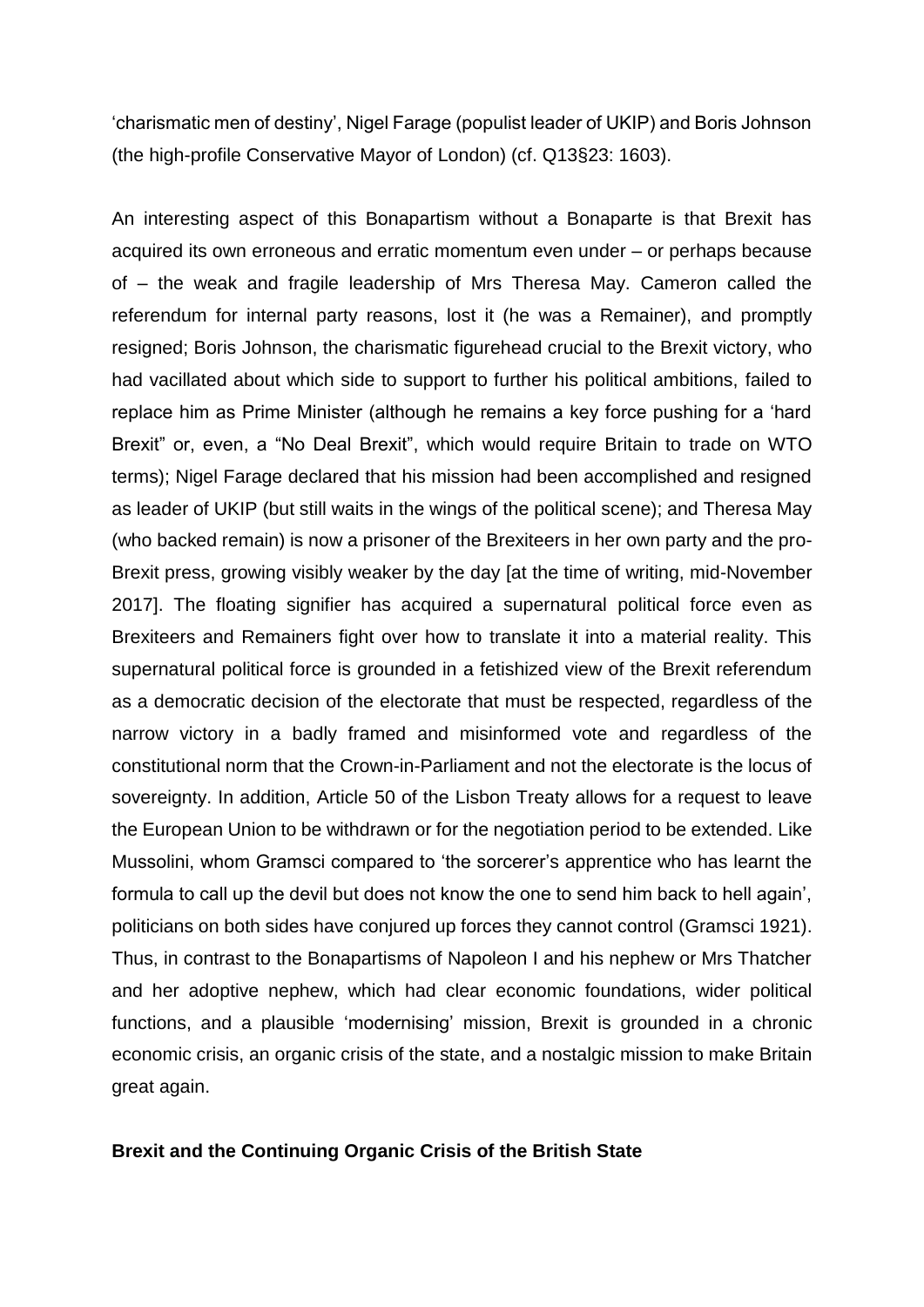The UK government invoked Article 50 on 29 March 2017 to initiate negotiations about leaving the EU. Since then, capitalist circles continue to express worries about the impact of a hard Brexit (and even a soft Brexit), the Conservative Party remains divided on the right approach to Brexit, the population remains polarized, and the state is illprepared for the negotiations. It is increasingly evident that there are many worrisome dilemmas and 'wicked problems' involved in negotiating Brexit with the European Union and the other 27 member-states, delivering what its advocates promised and pro-Brexit voters expected, maintaining government unity and popular legitimacy, and ensuring a smooth transition and nationwide prosperity. Many member states and leading Eurocrats oppose special deals lest this encourage others to consider their own versions of Brexit. Some also resent the UK government's continuing special pleading, ambivalence, and sheer incoherence.

The choice posed in the referendum was misleading: the real choice should have been in or out of neoliberalism rather than in or out of the European Union. A key part of the popular discontent that led to the Brexit vote outcome had to do with the impact of neoliberal policies on the expansion of the precariat, uneven regional development, housing shortages, and a chronic crisis in the health service. The crucial issue that remained largely unvoiced in the referendum debate was that real or imagined crisis symptoms were not caused by membership of the European Union as such. Rather, they were rooted in its neoliberal form, the mobility of capital rather than labour, the crisis of Eurozone crisis-management, and the long-run failure to address crucial domestic issues that undermined economic and extra-economic competitiveness. Yet a choice for entry or exit would not affect the overall dominance of neoliberalism—only its specific form and mediations. A remain vote would have consolidated an authoritarian neoliberal Conservative regime committed to enduring austerity. Yet austerity is also being entrenched in preparation for potential shocks from Brexit and as part of the renewed commitment to reducing government debt. Paradoxically, whereas the Brexit vote did not pose these questions, the 2017 general election campaign did put them on the political agenda. The outcome of that vote deprived Mrs May's of her power to provide 'strong and stable leadership' to deliver a good Brexit.

However, because "Brexit means Brexit", a yes vote offered a leap into an unknown future. Success in the campaign seems to have turned on the demand to "take back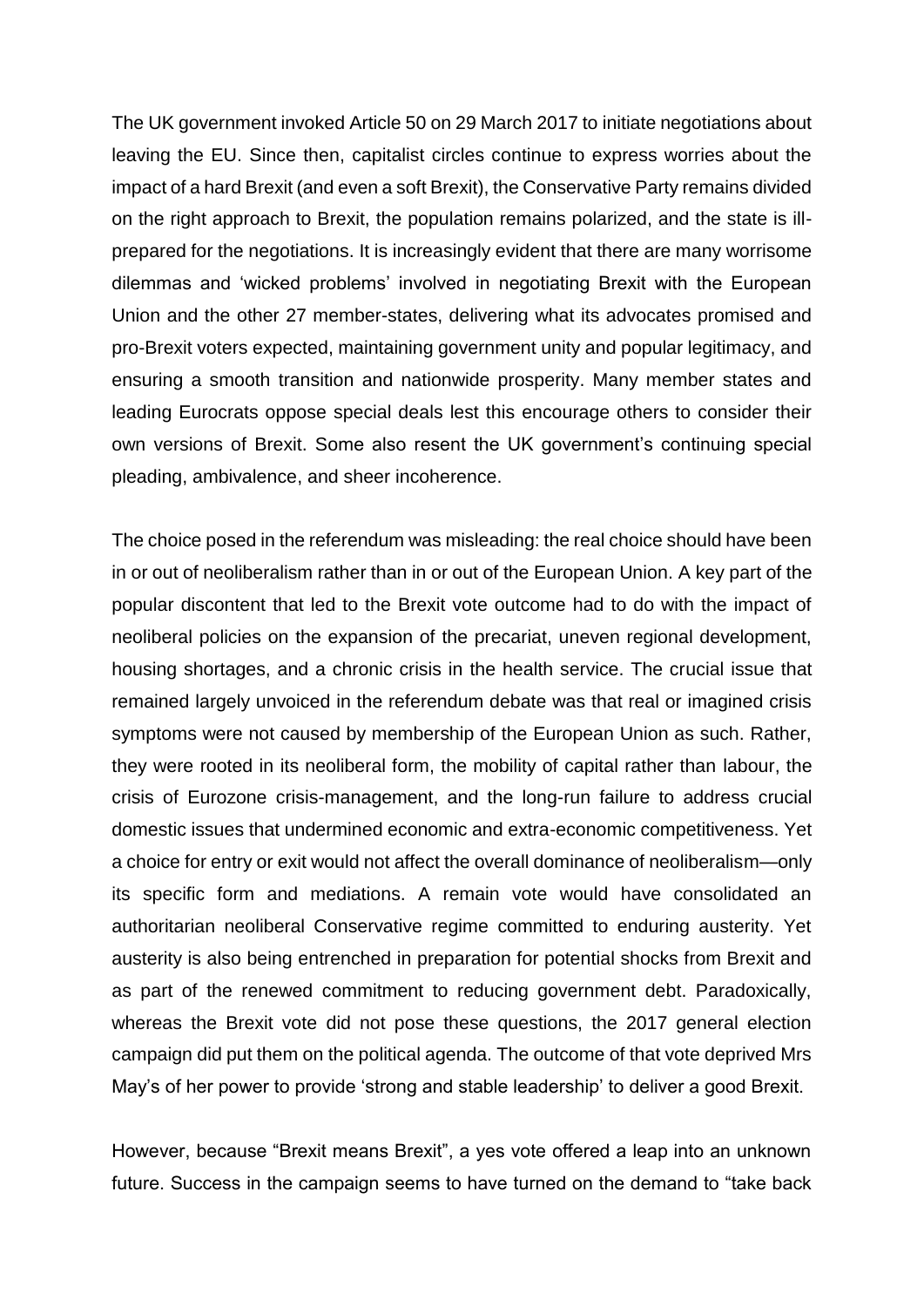control" of Britain's future. But this errs on three grounds. First, it referenced the loss of formal juridico-political (territorial) sovereignty to some supranational authority – not the need to regain temporal sovereignty in the face of superfast, hyper-mobile financial capital and predatory productive capital. "Remain and reform" might have offered a better solution to this loss of sovereignty – if the power of transnational capital inside the European Union can still be challenged. Second, the loss of sovereignty is grounded in the increasing integration of the world market and the dominance of transnational capital in the networked space of flows rather than in inter-state relations. This has territorial dimensions but many other spatio-temporal moments that Brexit cannot address. And, third, paradoxically, the UK government is now even more likely to sign "free trade agreements" that are, in fact, more concerned with consolidating the power of transnational capital vis-à-vis local, regional, national states (and the EU) in disputes over trade or other government policies that might impact their profits. This is not a route to 'taking back control'.

The organic crisis of the British state has prevented the ruling class and governing elites from formulating a coherent strategy to defend the interests of dominant fractions of national and transnational capital while keeping a divided public content with the speed and outcome of Brexit negotiations. It has lost the ability to "*reabsorb the control that was slipping from its grasp*" (Q13 §23, S. 1603). The European Union has prepared a tough negotiating position and insists on securing agreement on the 'divorce', citizens' rights, and the Irish Border before post-Brexit trade arrangements can be discussed. Future trade arrangements and the length of any transition period will take much longer to settle, both in procedural terms and in terms of their practical complexity. 40 years' membership of the European Union, decades of neoliberal slimming down of the state, lack of consensus within the Cabinet, and divergent interests in the key parts of the state apparatus have left the government and state illequipped to negotiate and then implement new treaties and trade agreements (Rutter and McRae 2016). There are also growing concerns that the time and resources needed to negotiate Brexit will mean that many other urgent and longer-term problems will be neglected for two years or more.

The representational crises that contribute to Britain's organic crisis have been exacerbated by the Brexit vote. This can be seen in the Conservative Party itself, with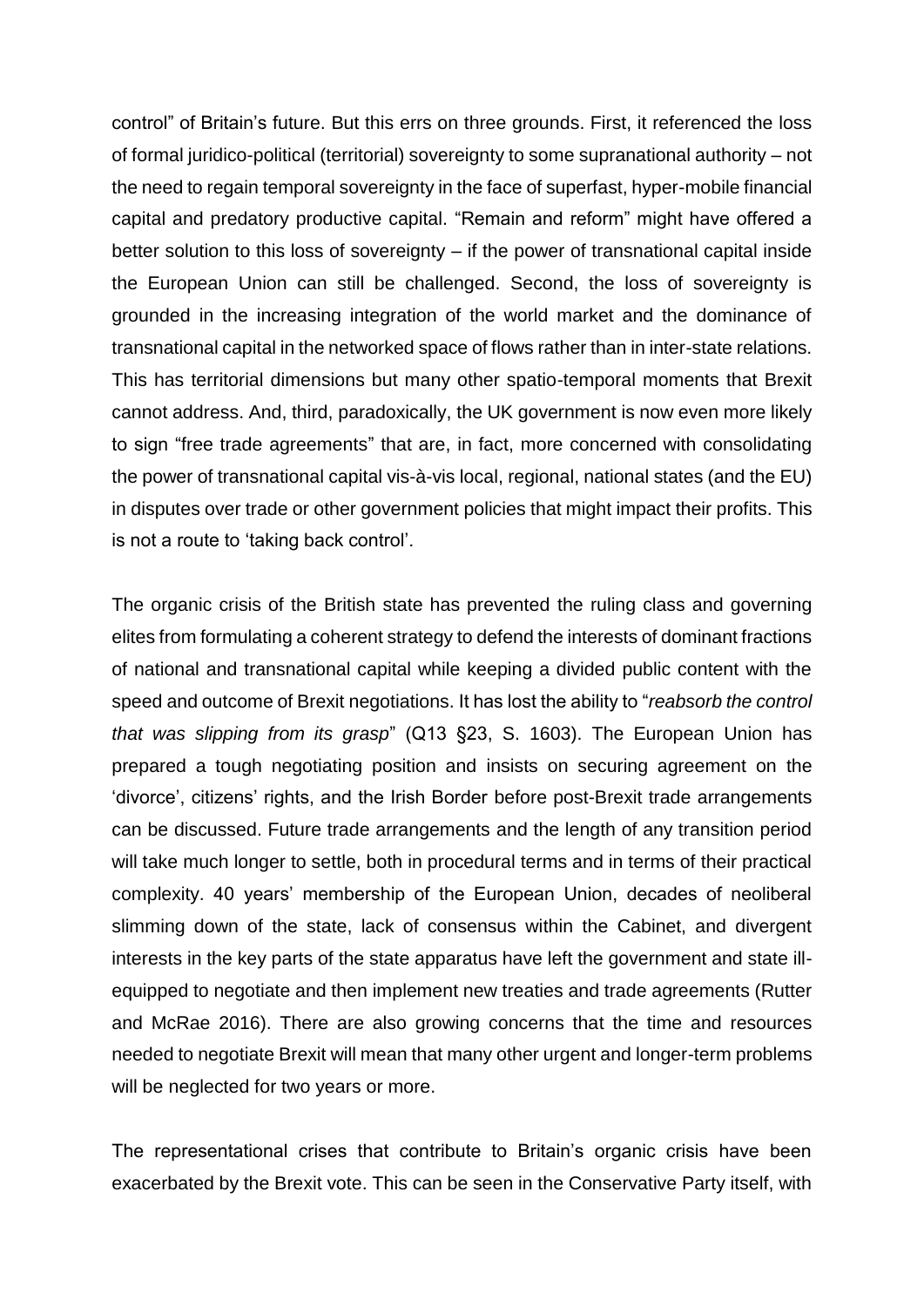bitter divisions between 'hard' and 'soft' Brexiteers as well as a rump of hard-line remainers who have promised unrelenting opposition; these divisions also separate those who wish to prioritize immigration and opt for free trade deals around the world and those who want to remain in the single market at the cost of accepting free movement of labour. There is also a toxic split between the Blairite rump of the Parliamentary Labour Party and the wider party membership, which has several features of a social movement rather than a natural governing party. The organizational crisis in UKIP leaves it unable to reposition itself to capture northern working-class votes, especially when it loses its place inside the European Parliament and wider European Union. And, as noted, there are struggles between rival tendencies and parties in Scotland over its status in the UK and Europe; and, in Ireland, over the status of the border between Northern Ireland and the Republic.

The legitimacy crisis is also still present and could worsen if public opinion, spurred on by the pro-Brexit press, becomes dissatisfied with progress and suspects a deliberate policy of backsliding on the part of government. There are growing signs of public discontent with the impact of austerity and these were especially evident during the 2017 general election campaign. In any event, the difficulties of negotiating Brexit will confirm the strategic incapacities of the political system. Indeed, Brexit appears to be a continuation of the organic crisis of the British state by other means.

#### **The Eighteenth Brumaire Today**

*The Class Struggles in France*, *The Eighteenth Brumaire*, and the reflections on the Civil War in France are three crucial texts – supported by Marx's other writings on France – are unsurpassed examples of his materialist interpretation of history. They are more than a "first rough draft of history", as journalism has been described; they are sophisticated structural and conjunctural analyses of specific periods in French and international economic, political and social developments that can provide us with powerful heuristic insights into how to research past and present history and draw important political lessons. Inspired by Marx's work, Gramsci offered further refinements and developed a useful taxonomy of progressive and regressive forms of Bonapartism and Caesarism. In both cases we are offered theoretical insights into how to explain and interpret the complex, often disjointed, connections economic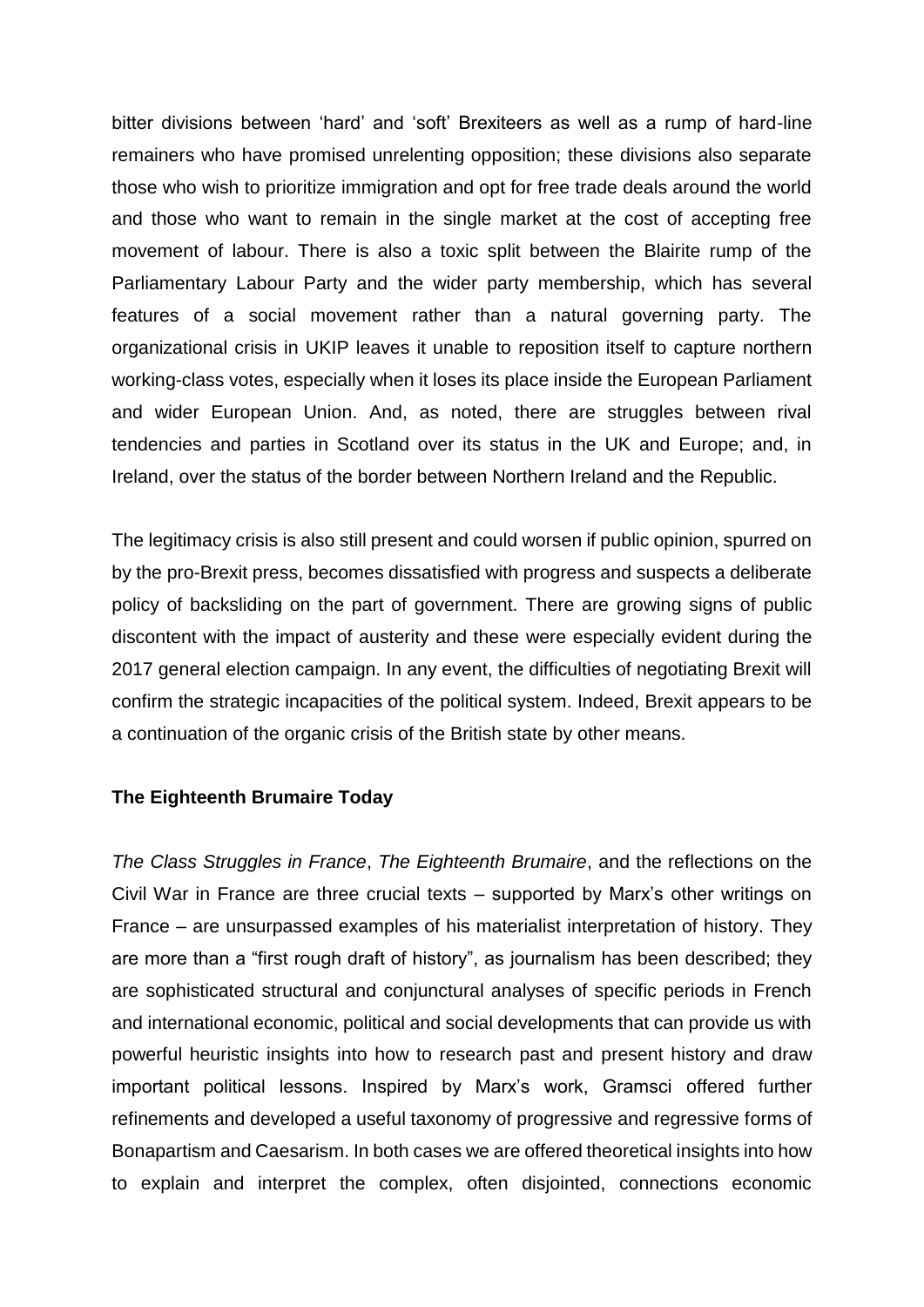structures, the political terrain, the changing political scene, the shifting balance of forces, the miscalculations and unforced errors of political parties and social movements, and the crucial role of political imaginaries (including political illusions and delusions). Thereby Marx and Gramsci contribute to a critique of political semiosis as well as political economy. While the *Eighteenth Brumaire* is most associated with Marx's analysis of the coups d'état of uncle and nephew (and the contrasts between them), it offers far more than this theoretically and politically. The Bonapartist conjuncture is a small but invaluable aspect of the broader project. It is more important to develop the project than to search for historical analogies – and, where these exist, they must be analysed in their own terms rather than as further repetitions, tragic or farcical, of some historical prototype.

## **Literatur**

- Buci-Glucksmann, Christine (1981) *Gramsci und der Staat. Für eine materialistise Theorie der Philosophie*. Köln: Pahl-Rugenstein.
- Cospito, Giuseppe (2016): *The Rhythm of Thought in Gramsci. A Diachronic Interpretation of Prison Notebooks*. Leiden: Brill.
- Gallas, A. (2016): The Thatcherite Offensive: A Neo-Poulantzasian Analysis. Leiden: Brill.
- Gramsci, Antonio (1921) 'I capi e le masse, non-fermata, *L'Ordine Nuovo*, 3 giuglio. (in *Socialismo e fascismo*, *L'Ordine Nuovo 1921–1922*, Turin: Einaudi, 1967).

Gramsci, Antonio (1975) *Quaderni del Carcere*. Turin: Einaudi.

- Gramsci, Antonio. (1991ff): *Gefängnishefte, 10 Bände.* Berlin: Argument Verlag.
- Hall, Stuart/Critcher, Chas/Jefferson, Tony/Clarke, John/Roberts, Brian (1978), *Policing the Crisis: Mugging, the State, and Law and Order*. London: Macmillan.
- Jessop, Bob (2007): Althusser, Poulantzas, Buci-Glucksmann: Weiterentwicklung von Gramscis Konzept des integralen Staats. In Sonja Buckel/Andreas Fischer-Lescano (Hrsg.), *Hegemonie gepanzert mit Zwang. Zivilgesellschaft und Politik im Staats-verständnis Antonio Gramscis,* Baden-Baden: Nomos, S. 43-65
- Jessop, Bob/Bonnett, Kevin/Bromley, Simon/Ling, Tom (1988): *Thatcherism: A Tale of Two Nations*. Cambridge: Polity.

Marx, Karl (1978): *Die Klassenkämpfe in Frankreich 1848 bis 1850.* MEW Band 7, Berlin: Dietz Verlag, S. 9-107.